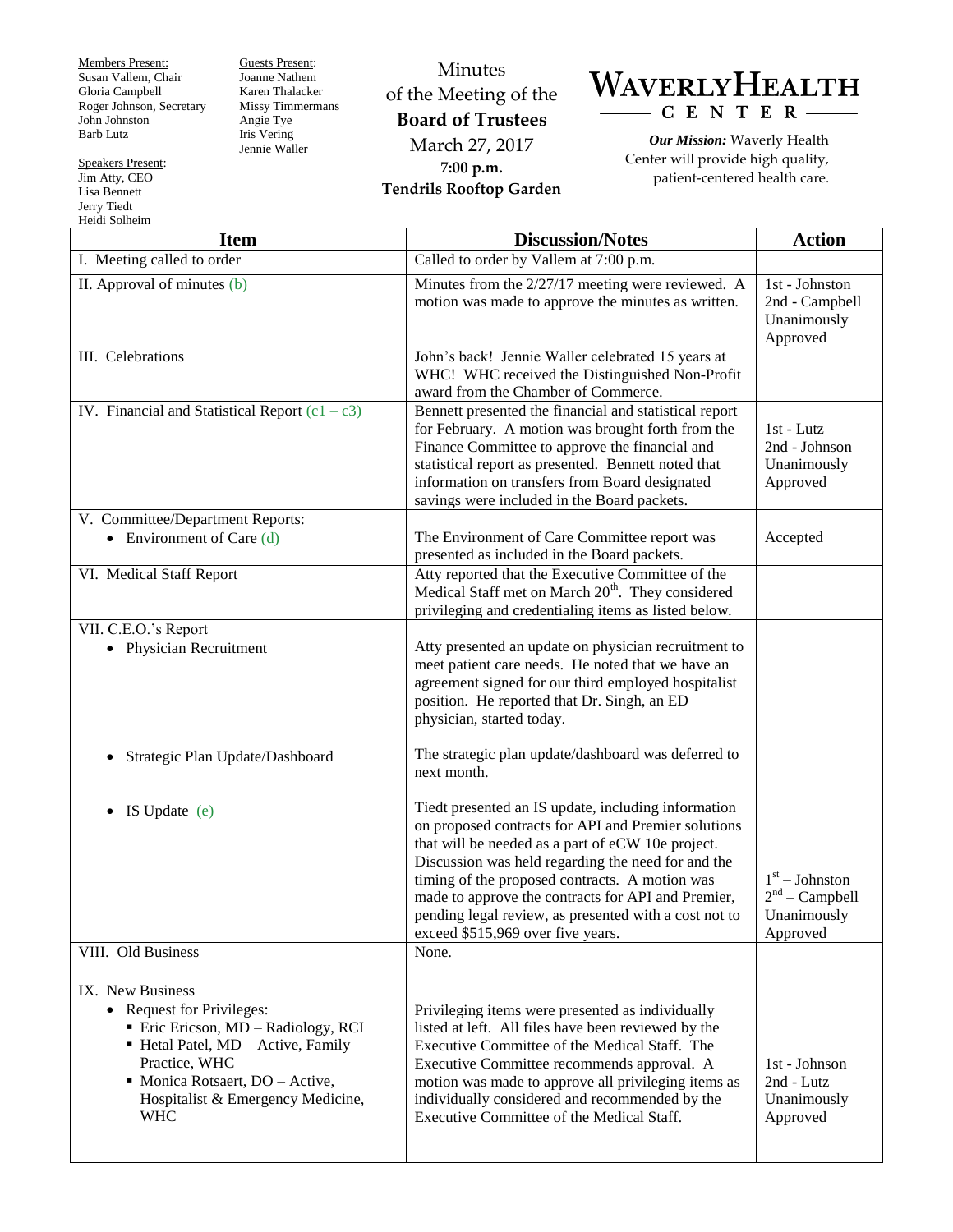| • Privilege Updates:<br>• Charles Cibula, DPM - Courtesy -<br>Provisional, Podiatry, Cedar Valley<br>Podiatry<br>Nicholas Schmerbach, DPM - Courtesy<br>- Provisional, Podiatry, Cedar Valley<br>Podiatry                                                                 |                                                                                                                                                                                                                                                                                                                                           |                                                          |
|---------------------------------------------------------------------------------------------------------------------------------------------------------------------------------------------------------------------------------------------------------------------------|-------------------------------------------------------------------------------------------------------------------------------------------------------------------------------------------------------------------------------------------------------------------------------------------------------------------------------------------|----------------------------------------------------------|
| Change from Provisional to Regular<br>Status:<br>Stacia Danielson, ARNP - Active,<br>Psychiatric and Mental Health, WHC<br>Raminder "Joe" Ahluwalia, MD -<br>Courtesy (Locums), Emergency<br>Medicine, EPA                                                                |                                                                                                                                                                                                                                                                                                                                           |                                                          |
| Resignations from Medical Staff:<br>$\bullet$<br>• Shannon Lau, MD - Active, OB/Gyn,<br><b>WHC</b>                                                                                                                                                                        |                                                                                                                                                                                                                                                                                                                                           |                                                          |
| <b>Revised Clinical Privilege Forms:</b><br>$\bullet$<br>• Cardiovascular Disease $(f)$<br>$\bullet$ OB/Gyn (g)<br>• Certified Nurse Midwife (h)<br>$\bullet$ Ophthalmology (i)<br>• Podiatry $(i)$                                                                       | The revised clinical privilege forms, listed at left,<br>were presented for review as included in the Board<br>packets. The revised privilege forms have been<br>reviewed by the Executive Committee of the Medical<br>Staff and are recommended for approval. A motion<br>was made to approve the revised privilege forms as<br>written. | 1st - Campbell<br>2nd - Lutz<br>Unanimously<br>Approved  |
| New Policies & Procedures:<br>Antibiotic Stewardship Program $(k)$<br>• Practitioner Legal Testimony $(l)$                                                                                                                                                                | The new policies listed at left were presented for<br>review as included in the Board packets. The<br>policies have been reviewed by the Executive<br>Committee of the Medical Staff and are<br>recommended for approval. A motion was made to<br>approve the policies as written                                                         | 1st - Johnston<br>2nd - Johnson                          |
| Finance Committee (m)<br>• Capital Purchase FYI - Computer Server<br>$(3^{rd})$ CISCO - \$34,564.94 (budgeted)<br>Capital Purchase FYI - Anesthesia<br>Monitor - \$20,098.29 (budgeted)<br>• Capital Purchase FYI - Trancutaneous<br>Bilirubinometer - \$8,720 (budgeted) | Bennett reported that the Finance Committee met<br>this morning. Minutes from the meeting were<br>included in the Board packet. Bennett noted the<br>capital purchases listed at left that were under the<br>Board approval threshold.                                                                                                    | Unanimously<br>Approved                                  |
| • Capital Request -Loading System for<br>Stryker Ambulance Cots (m1)                                                                                                                                                                                                      | Bennett presented a budgeted capital request for a<br>loading system for Stryker ambulance cots at a cost<br>not to exceed \$74,995. A motion was brought forth<br>from Finance Committee to approve the capital<br>request as presented.                                                                                                 | $1st$ - Lutz<br>2nd - Johnson<br>Unanimously<br>Approved |
| $\blacksquare$ IT Training Lab Requirements (m2)                                                                                                                                                                                                                          | Tiedt presented information about the IT training lab<br>requirements as included in the Board packets.                                                                                                                                                                                                                                   |                                                          |
| ■ Financial Assistance                                                                                                                                                                                                                                                    | There were no applications for financial assistance.                                                                                                                                                                                                                                                                                      |                                                          |
| Personnel Committee $-3/15/17$ (n)                                                                                                                                                                                                                                        | Tye reported that the Personnel Committee met on<br>March 15th. Minutes from the meeting were<br>included in the Board packet.                                                                                                                                                                                                            |                                                          |
| Planetree Update                                                                                                                                                                                                                                                          | Solheim presented a Planetree update, noting that we<br>have completed the vetting process for the new<br>Planetree designation criteria, and are waiting for<br>feedback from Planetree. She reported that we will                                                                                                                       |                                                          |